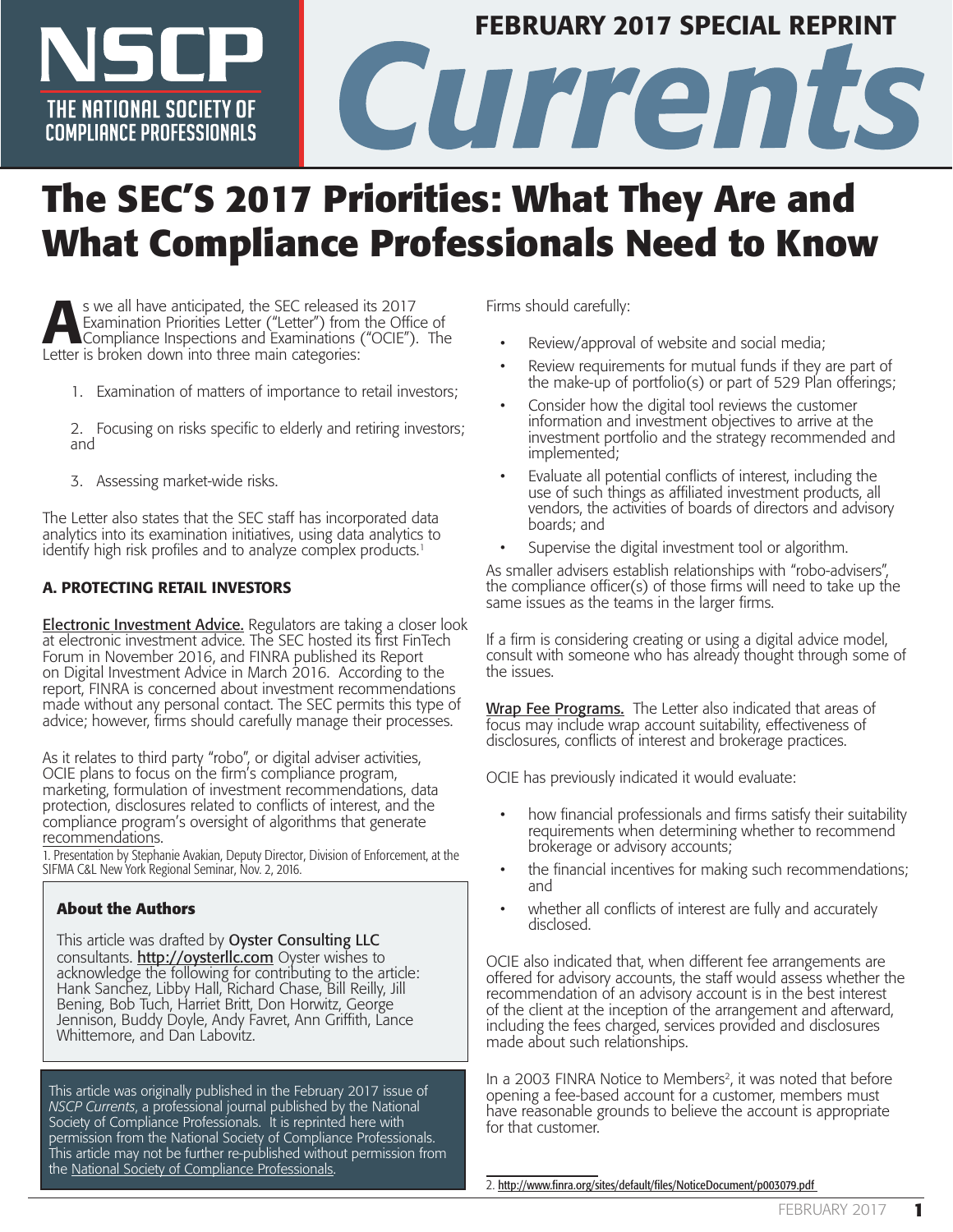# **NSCP** *Currents* **NSCP** *Currents*

Firms should identify and address the following:

- Whether a wrap account is in the best interests of a client at the inception of the arrangement and thereafter.
- Wrap accounts should be monitored and reviewed on a regular basis to determine if they continue to be suitable for clients. This should include a review for inactivity ("reverse churning").
- The firm's disclosure to clients of all material components of a wrap account, including the fee schedule, services provided, and the fact that the wrap fee program may cost more than paying for the services separately.

**Exchange-Traded Funds ("ETFs").** The SEC will continue to examine ETFs, including the review of ETFs' unit creation and redemption processes. The Commission's focus will also be on sales practices and disclosures involving ETFs and the suitability of broker-dealers' recommendations to purchase ETFs with niche strategies (those that track a basket of stocks that are aimed at a single industry or theme).

As exchange-listed products, all ETFs must be registered with the SEC under the Securities Act of 1933. They are also subject to ongoing reporting and trading requirements under the Securities Exchange Act of 1934. The funds and their issuers are also subject to regulation under the Investment Company Act of 1940.

The focus of the SEC's registration process has been primarily to assure there is adequate disclosure of the nature of the ETF, its composition, its relation to the underlying index, basket or other investment target, and the risks of investment in the ETF. As the number and kinds of ETFs have proliferated, the investor protection issues associated with them have also increased.

Firms should consider having training programs for their sales personnel and investor education programs for their customers if their marketing efforts venture beyond the more broad-based and established ETFs.

Firms should also have programs to assess the risk levels associated with certain kinds of ETFs, such as actively traded, niche, leveraged and inverse funds, and their suitability for certain kinds of investors. Some firms have adopted policies imposing special approval requirements, or even outright restrictions, on some ETFs for certain classes of investors.

Never-Before Examined Investment Advisers. In 2014, the SEC launched its "Never-Before Examined Initiative", focusing on firms that have been registered three years or more<sup>3</sup>. In this year's Letter, the SEC notes it is expanding the "Never-Before Examined Adviser initiative"<sup>3</sup> to include focused, risk-based examinations of newly-registered advisers<sup>4</sup>, and of selected advisers that have been registered for a longer period but have never been examined by OCIE.

The "Never-Before Examined Initiative" noted the staff will take a two-pronged approach in conducting its reviews: the risk assessment approach and the focused review approach.

4. The SEC has provided guidance to Newly-Registered Advisers. [https://www.sec.](https://www.sec.gov/divisions/investment/advoverview.htm) [gov/divisions/investment/advoverview.htm](https://www.sec.gov/divisions/investment/advoverview.htm)

The risk-assessment approach is a review of an adviser's overall business activities, focusing on the compliance program and documents needed to assess the representations made on disclosure documents.

The focused review approach includes conducting comprehensive, risk-based examinations of one or more of the following:

- Compliance Program
- Filings/Disclosures
- Marketing
- Portfolio Management
- Safety of Client Assets

Just how is the SEC staff going to accomplish these additional reviews? The Commission traditionally has reviewed only 10% of advisers annually. In 2016, the SEC shifted its broker-dealer staff over to investment adviser examinations<sup>5</sup>. The SEC has also indicated it was exploring allowing third-party examiners to conduct reviews<sup>6</sup>.

The takeaway here is that those advisers that have not been examined in years, and newly-registered advisers, should be ready for an SEC exam. These firms should consider engaging Compliance or outside consultants to conduct a mock-SEC examination.

**Recidivist Representatives and their Employers.** Both the SEC<sup>7</sup> and FINRA<sup>8</sup> have expressed concerns about individuals with multiple disclosures, and how firms supervise them. The Letter notes that the SEC will continue to use its analytic capabilities to identify individuals with a track record of misconduct and examine the firms that employ them, focusing on the firms' compliance oversight and controls.

These exams will focus on the firm's compliance program to ensure it has processes to assess incoming advisers and to properly supervise those with disclosure histories.

Further, the SEC will be looking at firms' marketing pieces to identify any conflicts of interests or risks associated with supervised persons with a history of disciplinary events, to determine whether the conflicts or risks are clearly disclosed, and to determine if the firm has procedures in place to address the conflicts and mitigate the risks.

Multi-Branch Advisers. OCIE will continue to focus on registered investment advisers that provide advisory services from multiple locations. The Letter referenced a December 2016 Risk Alert that addresses OCIE's Multi-Branch Adviser Initiative9.

With that in mind, the Risk Alert highlighted the following areas regarding multi-branch advisers:

- 5. <http://www.reuters.com/article/us-sec-brokers-idUSKCN0VT0SQ>
- 6. Speech by SEC Chair Mary Jo White. [https://www.sec.gov/news/speech/white](https://www.sec.gov/news/speech/white-speech-beyond-disclosure-at-the-sec-in-2016-021916.html)[speech-beyond-disclosure-at-the-sec-in-2016-021916.html](https://www.sec.gov/news/speech/white-speech-beyond-disclosure-at-the-sec-in-2016-021916.html)
- 7. See OCIE Risk Alert, "Examinations of Supervision Practices at Registered Investment Advisers," Sept. 12, 2016, [https://www.sec.gov/ocie/announcement/](https://www.sec.gov/ocie/announcement/ocie-2016-risk-alert-supervision-registered-investment-advisers.pdf) [ocie-2016-risk-alert-supervision-registered-investment-advisers.pdf](https://www.sec.gov/ocie/announcement/ocie-2016-risk-alert-supervision-registered-investment-advisers.pdf).
- 8. See, FINRA 2017 Priorities Letter. [http://www.finra.org/sites/default/files/2017-regula](http://www.finra.org/sites/default/files/2017-regulatory-and-examination-priorities-letter.pdf)[tory-and-examination-priorities-letter.pdf](http://www.finra.org/sites/default/files/2017-regulatory-and-examination-priorities-letter.pdf)

<sup>3.</sup> See OCIE's Letter to Never-Before Examined Investment Advisers, February 20, 2014, [http://www.sec.gov/about/offices/ocie/nbe-final-letter-022014.pdf.](http://www.sec.gov/about/offices/ocie/nbe-final-letter-022014.pdf)

<sup>9.</sup> <https://www.sec.gov/ocie/announcement/risk-alert-multi-branch-adviser-initiative.pdf>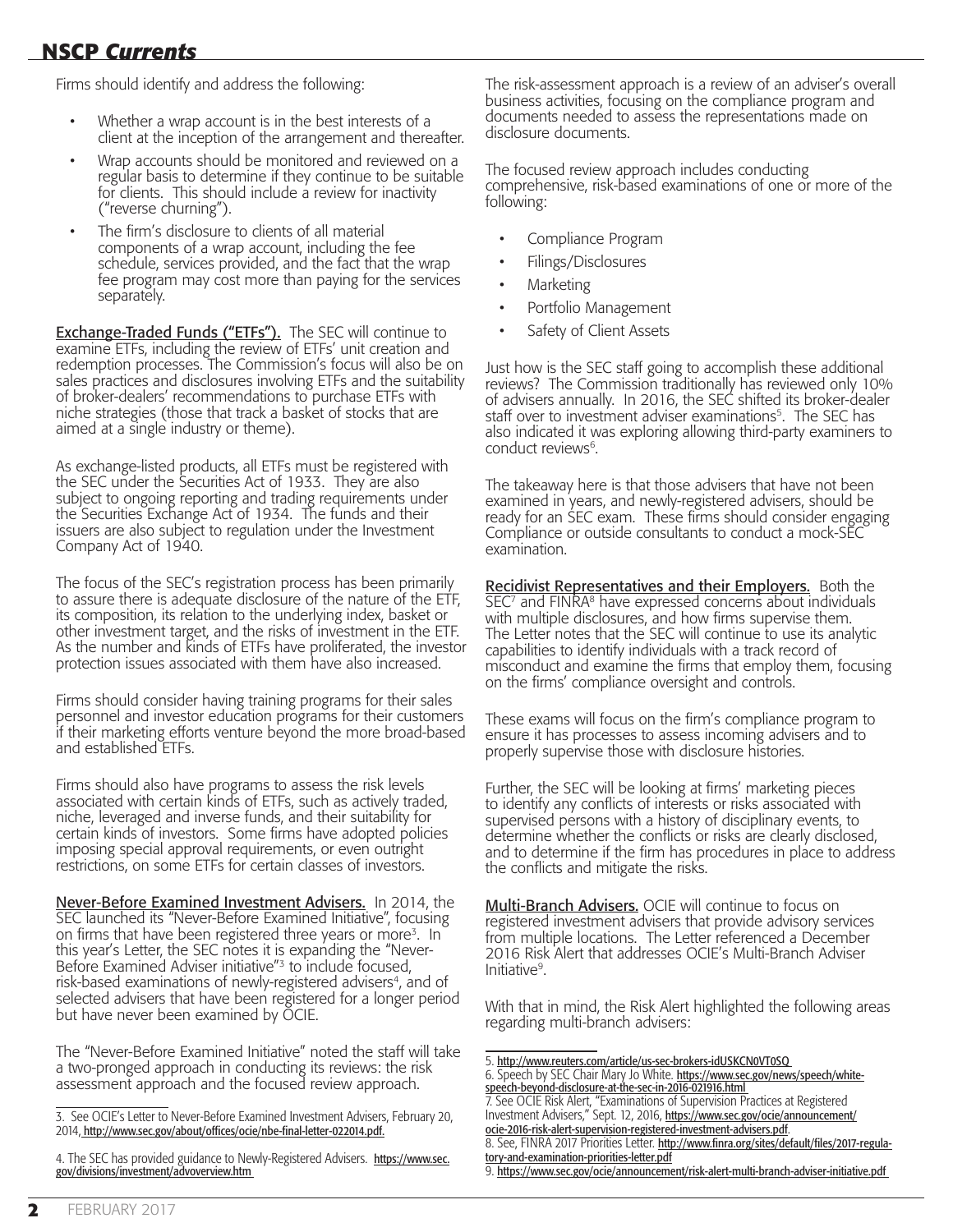- 1. Compliance Programs. The OCIE staff will assess, among other things, the:
	- implementation of policies and procedures in the main and branch offices;
	- firm's assessment of how such supervision is tailored to the unique risks around branches;
	- role and empowerment of compliance personnel charged with overseeing branch offices; and
	- accuracy of information contained in the firm's filings regarding branch offices, as compared to actual practices.
- 2. Fees and Expenses, Advertising and Code of Ethics. The SEC staff may focus attention on assessing compliance and testing controls in one or more of these areas, including compliance with the Custody Rule.
- 3. Investment Recommendations. The SEC staff will review the process by which investment advice, including the formulation of investment recommendations and the management of client portfolios, is provided to advisory clients from supervised persons located in branch offices.
- 4. Oversight, Conflicts of Interest and Allocation of Investment Opportunities. The staff may focus attention on assessing compliance and testing controls in the following risk areas:
	- supervision and review of investment recommendations made to clients within branch offices;
	- identification, management and disclosure of conflicts of interest arising through branch office activities, including conflicts from compensation arrangements and advisers' outside business activities;
	- allocation of investment opportunities among client accounts, including how branch office trading activity is monitored and disclosures regarding trade allocation;
	- the experience level and level of autonomy of branch office personnel operating as advisers;
	- portfolio management practices, including consistency of portfolios with clients' objectives; and
	- safeguards for the privacy and protection of client records.

**Share Class Selection.** OCIE will continue reviewing factors that may affect recommendations relating to mutual fund share classes. As an example, OCIE noted that examiners will identify and assess conflicts that advisers may have, such as those situations in which investment adviser representatives are also registered representatives of a broker-dealer<sup>10</sup>. OCIE indicated this type of conflict may influence recommendations in favor of share classes that have higher loads or distribution fees.

10 See OCIE Risk Alert, "OCIE's 2016 Share Class Initiative," July 13, 2016, [https://](https://www.sec.gov/ocie/announcement/ocie-risk-alert-2016-share-class-initiative.pdf) [www.sec.gov/ocie/announcement/ocie-risk- alert-2016-share-class-initiative.pdf](https://www.sec.gov/ocie/announcement/ocie-risk-alert-2016-share-class-initiative.pdf).

In a July 2016 Risk Alert detailing its Share Class Initiative, OCIE stated it will seek to identify conflicts of interest tied to advisers' compensation or financial incentives for recommending mutual fund and 529 Plan share classes that have substantial loads or distribution fees.

With the foregoing in mind, the Risk Alert highlighted the following topics that the OCIE staff will focus on when conducting examinations:

- 1. Fiduciary Duty. Whether advisers are acting in clients' best interests when recommending mutual fund investments.
- 2. Disclosures. Whether advisers provide narrative disclosure in the ADV Part 2A brochure if the firm or its supervised persons receive compensation for the sale of securities or other investment products. Firms must also explain the conflict of interest that such compensation creates and how the conflict is addressed.
- 3. Compliance Program. Firm practices surrounding the selection of mutual fund share classes and assess the adequacy and effectiveness of the firm's policies and procedures.

Compliance officers should work with firm personnel to:

- Identify all relevant conflicts of interest related to mutual fund share class recommendations and take steps to ensure they are adequately addressed in the firm's policies and procedures.
- Ensure such conflicts are adequately disclosed in the ADV Part 2A.
- Periodically review client accounts to ensure that mutual fund share classes held in those accounts are appropriate.

## B. SENIOR INVESTORS AND RETIREMENT INVESTMENTS

ReTIRE. In June 2015, the SEC issued a National Examination Program Risk Alert announcing the Retirement-Targeted Industry Reviews and Examination ("ReTIRE.") initiative. OCIE will continue its multi-year ReTIRE initiative, focusing on investment advisers and broker-dealers, along with the services they offer to investors with retirement accounts<sup>11</sup>. This year, these examinations will likely focus on, among other things, registrants' recommendations and sales of variable insurance products, as well as the sales and management of target date funds.

These reviews focus on issues relating to senior investors, who are dependent on retirement funds, in the following areas:

- 1. Suitability
- 2. Supervision and Compliance Controls
- 3. Conflicts of Interest
- 4. Marketing and Disclosure

11. See OCIE Risk Alert, "Retirement-Targeted Industry Reviews and Examinations Initiative," June 22, 2015, [http://www.sec.gov/about/offices/ocie/retirement-targeted-in](http://www.sec.gov/about/offices/ocie/retirement-targeted-industry-reviews-and-examinations-initiative.pdf)[dustry-reviews-and-examinations-initiative.pdf.](http://www.sec.gov/about/offices/ocie/retirement-targeted-industry-reviews-and-examinations-initiative.pdf)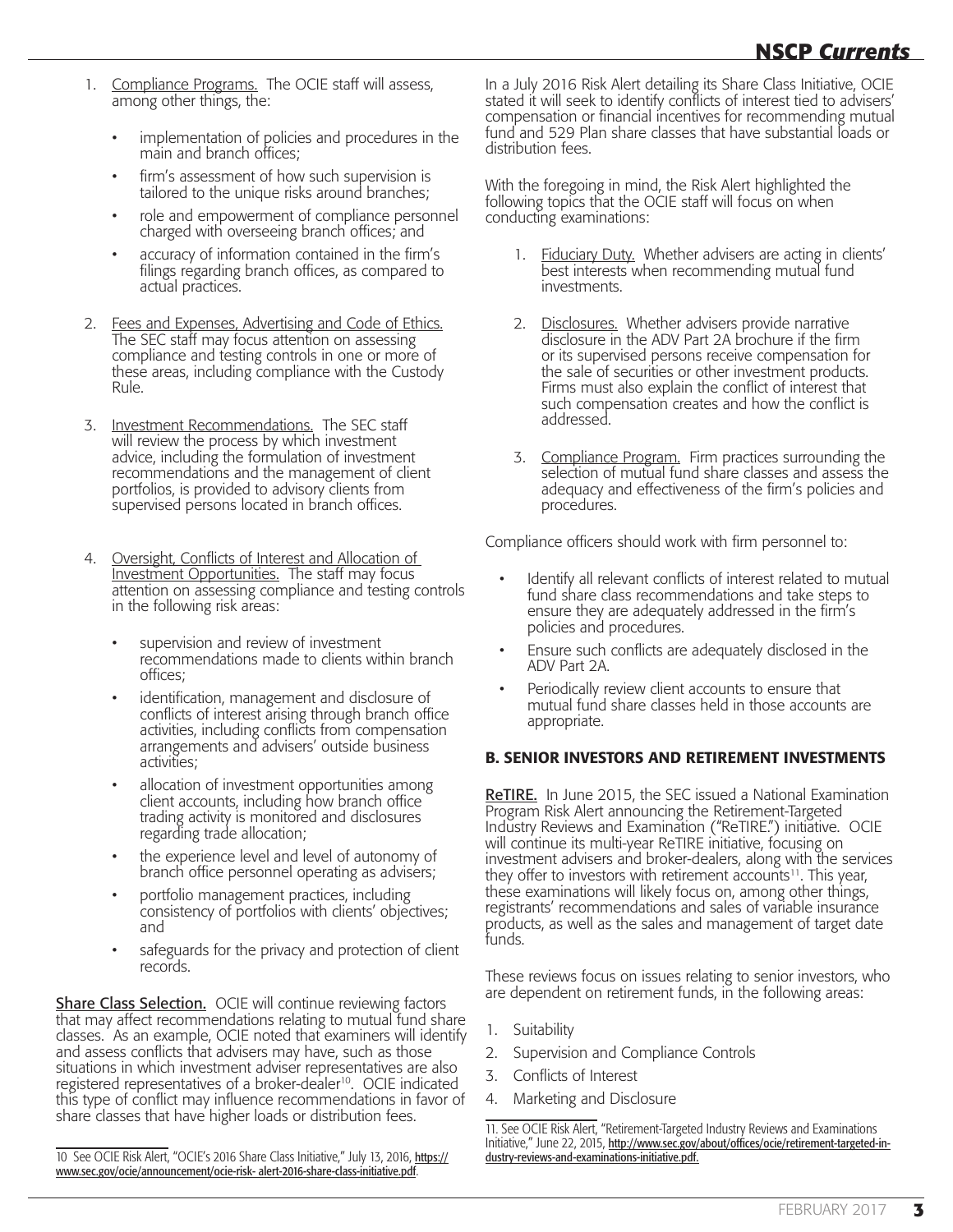# **NSCP** *Currents* **NSCP** *Currents*

**Public Pension Advisers.** Pension plans of government entities hold a large amount of U.S. investors' retirement assets. The Commission will examine investment advisers to these entities to assess how they are managing conflicts of interest and fulfilling their fiduciary duty. The Commission will also review other risks specific to these advisers, including pay-to-play and undisclosed gifts and entertainment practices.

Ongoing firm training on pay-to-play, receipt of gifts and entertainment expenses is a vital component to educating individuals on these issues.

Procedures should include activities requiring pre-approval, and logs for political contributions and entertainment expenses. Firms also may wish to require affirmations, to be completed at various intervals during the year, requiring disclosures on gifts, as well as political contributions and entertainment expenses.

**Senior Investors.** OCIE will evaluate how firms manage their interactions with senior investors, including their ability to identify financial exploitation of seniors. Examinations will likely focus on registrants' supervisory programs and controls relating to products and services directed at senior investors.

of January 1, 2017, seven states<sup>12</sup> have regulations in place to address disbursement holds by firms on accounts where financial exploitation is suspected.

## C. ASSESSING MARKET-WIDE RISKS

The SEC has indicated it will examine for structural risks and trends that may involve multiple firms or entire industries. In 2017, the focus will be on the following initiatives:

Money Market Funds. In 2014, the SEC adopted amendments to rules governing money market funds ("MMFs") to make structural and operational reforms to address redemption risks in MMFs13, while preserving the benefits of the funds for remaining investors. The SEC will examine these funds for compliance with these rule amendments, which became effective in October 2016. Examinations will likely include assessments of the boards' oversight of the funds' compliance with these new amendments, as well as a review of compliance policies and procedures relating to stress testing and funds' periodic reporting of information to the Commission.

#### Overview of the 2014 Money Market Mutual Fund Rule Changes<sup>14</sup>

| <b>Money Market Fund Reform</b> | <b>Final Rule</b>                                                                                                                                                                                                                                                                                                                 | <b>Implementation Date</b> |
|---------------------------------|-----------------------------------------------------------------------------------------------------------------------------------------------------------------------------------------------------------------------------------------------------------------------------------------------------------------------------------|----------------------------|
| <b>Stress Testing</b>           | Funds must test their ability to maintain weekly liquid assets of at least 10% in response to several SEC defined stress scenarios.<br>Results must be presented to the fund's board at regular intervals.                                                                                                                        | 14 April 2016              |
| <b>Disclosure</b>               | Daily and weekly liquid assets as a percentage of total fund assets<br>must be displayed on a website daily. Prior day net shareholder<br>flows must also be displayed.                                                                                                                                                           | 14 April 2016              |
| Floating NAV                    | Nonexempt funds price and transact at a net asset value per<br>share that "floats" based on the underlying fund holdings<br>calculated to four decimal points.                                                                                                                                                                    | 14 October 2016            |
| <b>Liquidity Fee</b>            | If weekly liquid assets fall below 30%, the fund may impose<br>a 2% redemption fee. If weekly liquid assets fall below 10%,<br>redemptions are subject to a fee up to 2% unless the fund's<br>board votes otherwise. Need approval of majority of disinterested<br>as well. Fee/gate decisions are non-delegable Board decisions. | 14 October 2016            |
| Redemption Gate                 | If weekly liquid assets fall below 30%, a fund's board may<br>suspend redemptions for up to 10 days.                                                                                                                                                                                                                              | 14 October 2016            |

Procedures should include requirements pertaining to the discussion of the investment objectives, risk tolerance and time horizon, not only in the early stages of the account, but also to conduct enhanced and more active account reviews as the account holder(s) begin to approach, and during, their retirement years.

In addition, firms should address other items with clients such as whether the client has a Power of Attorney, long-term care insurance and a current will.

Another area of concern involves the onset of cognitive decline as an investor ages. Firms should adopt procedures to escalate any such concerns to a supervisor, Legal or Compliance.

In October 2016, proposed FINRA Rule 2165 was filed with the SEC, which addresses disbursement holds on client accounts where suspected financial exploitation may be present. Firms should follow the progress of this proposal. In addition, as

Consistent with these amendments, OCIE will be looking at the activities of MMF boards in adopting these changes and other such issues.

A report to a Board must include:

- A summary of significant assumptions
- Information to allow the board to evaluate results<sup>15</sup>

As this is the first round of examinations under revised SEC Rule 2a-7, this should be a learning curve for both registrants and 12. Alabama, Delaware, Indiana (for BDs only), Louisiana, Missouri, Vermont, State of Washington

13. <https://www.sec.gov/News/PressRelease/Detail/PressRelease/1370542347679> 14. See Money Market Mutual Funds: Stress Testing & New Regulatory Requirements, Posted by Dr. Jeremy Berkowitz, NERA, on Tuesday, July 14, 2015 <u>[https://corpgov.law.](https://corpgov.law.harvard.edu/2015/07/14/money-market-mutual-funds-stress-testing-new-regulatory-requirements/)</u><br><u>harvard.edu/2015/07/14/money-market-mutual-funds-stress-testing-new-regulatory-re-</u> [quirements/](https://corpgov.law.harvard.edu/2015/07/14/money-market-mutual-funds-stress-testing-new-regulatory-requirements/)

15. See, Joan Ohlbaum Swirsky, Esq. Stradley Ronon Stevens & Young, Money Market Fund Reform (Exactly) One Year Later, slide presentation. [http://mfdf.org/images/Ar](http://mfdf.org/images/ArchiveMaterial/MMFReformUpdate.pdf)[chiveMaterial/MMFReformUpdate.pdf](http://mfdf.org/images/ArchiveMaterial/MMFReformUpdate.pdf)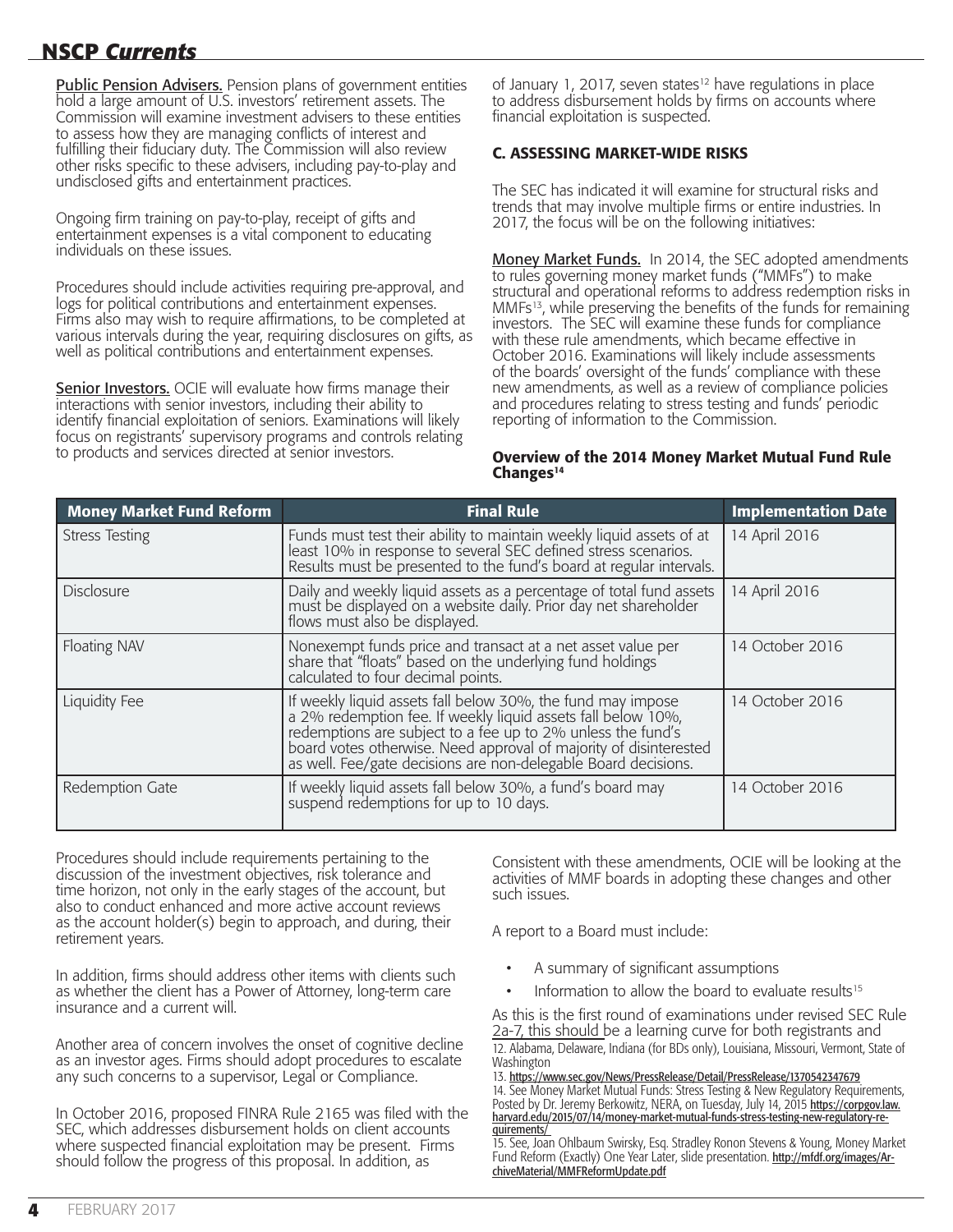OCIE. However, there is plenty of guidance, including a slew of releases and information issued by the Commission and others with respect to this rule.<sup>16</sup>

Payment for Order Flow. The SEC states in the Letter it will examine select broker-dealers, especially market makers and those handling retail order flow, to ensure they are attending to their obligation to seek and achieve Best Execution for clients on orders.

The SEC describes payment for order flow as a way to attract orders from brokers. Some exchanges or market makers will pay a broker-dealer for routing orders to them – perhaps a penny or more per share. Payment for order flow is one of the ways broker-dealers can make money from executing trades<sup>17</sup>.

Under SEC Rule 607, upon opening a new account and on an annual basis, firms must inform their customers in writing whether they receive payment for order flow and, if they do, a detailed description of the type of payments<sup>18</sup>. Firms must also disclose on trade confirmations whether they receive payment for order flow and that customers can make a written request to find out the source and type of the payment for each transaction.

In the 2015 FINRA Release 15-46,<sup>19</sup> FINRA noted that given the potential conflict between the receipt of payment for order flow, which is broadly defined under Rule 10b-10, and the duty of Best Execution, firms should carefully evaluate their receipt of payment for order flow and the impact of such practices on execution quality.

The following approach should be kept in mind by brokerdealers in relation to their Best Execution obligations:

- Payment for Order Flow is accepted by the SEC and FINRA, but heightens a firm's burden to complete a thorough Best Execution analysis.
- Best Execution analysis should evolve to accommodate a changing marketplace.
- Best Execution Reviews should be regular and rigorous, and, most importantly, documented adequately.
- A healthy and functional Best Execution Committee process is one that uses monthly committee meetings to review Best Execution analysis and trends, evaluates competing markets and venues, informs constituents internally regarding the ongoing work to attain Best Execution, includes a decision-making process to reroute order flow as needed in response to the date reviewed, and evolves as needed as new evaluation tools and aspects to the markets develop.
- Best Execution analysis and review should be separate from payment for order flow analysis.

Most importantly, whether it is a global firm with multiple distribution channels and divisions, or a small broker-dealer in one location, the firm still carries the burden of seeking Best Execution for clients' orders, for evaluating execution quality on

16. See, SEC Division of Investment Management 2014 Money Market Fund Reform Frequently Asked Questions Revised May 23, 2016. [https://www.sec.gov/divisions/](https://www.sec.gov/divisions/investment/guidance/2014-money-market-fund-reform-frequently-asked-questions.shtml) [investment/guidance/2014-money-market-fund-reform-frequently-asked-questions.shtml](https://www.sec.gov/divisions/investment/guidance/2014-money-market-fund-reform-frequently-asked-questions.shtml) 17. <https://www.sec.gov/answers/payordf.htm>

an ongoing basis, and for defining who owns that obligation within the firm.

**Clearing Agencies.** The SEC will continue to conduct annual examinations of clearing agencies designated "systemically important" and for which the Commission is the supervisory agency pursuant to the requirements of the Dodd-Frank Act<sup>20</sup>. Areas for review will be determined through a risk-based approach in collaboration with the Division of Trading and Markets and other regulators, as applicable. Once compliance is required, the staff will examine for compliance with the Commission's Standards for Covered Clearing Agencies.

The Dodd-Frank Act called for an enhanced regulatory framework for certain securities clearing agencies that perform a range of services, including acting as intermediaries between the parties to a securities transaction, ensuring that funds and securities are correctly transferred between parties and, in some cases, assuming the risks of a party defaulting on a transaction by acting as a central counterparty.

Securities clearing agencies covered by the rules are subject to requirements regarding, among other things, their financial risk management, governance, recovery planning, operations, and disclosures to market participants and to the public.

**FINRA.** In the past, the SEC conducted periodic reviews of FINRA operations and programs through OCIE. These exams typically focused on targeted areas (e.g., FINRA's arbitration or Enforcement programs). In addition, OCIE conducted oversight of several of FINRA examinations of specific broker-dealers.

Last year, OCIE announced the formation of a new unit named FINRA and Securities Industry Oversight ("FISIO"). This group, comprised of approximately 40 individuals throughout the country, is tasked specifically with overseeing FINRA programs and is aimed at increasing efficiencies in conducting these reviews. The creation of this dedicated FINRA unit will allow OCIE to direct additional resources to its adviser exam program.

One likely result of this enhancement of FINRA oversight will be a reduction in the number of the SEC's own on-site examinations of broker-dealers. As the SEC increasingly relies on FINRA to conduct broker-dealer exams, it will instead focus its efforts on ensuring that FINRA is adequately performing that function.

#### Regulation Systems Compliance and Integrity ("Reg

 $SCI''<sub>21</sub>$ . The SEC will continue to examine Reg SCI entities to evaluate whether they have established, maintained, and enforced written policies and procedures reasonably designed to ensure their systems have levels of capacity, integrity, resiliency, availability, and security adequate to maintain operational capacity and promote maintenance of fair and orderly markets, and that they operate in a manner compliant with the Securities Exchange Act of 1934. OCIE will also review, among other things, controls relating to (i) how systems record the time of transactions or events, (ii) how they synchronize with other systems, as well as (iii) collection, analysis, and dissemination of market data. Examinations will also assess

20. See Standards for Covered Clearing Agencies, Release No. 34-78961 (adopted Sept. 28, 2016), <https://www.sec.gov/rules/final/2016/34-78961.pdf> (compliance date April 11, 2017).

21. See Regulation Systems Compliance and Integrity, Release No. 34-37639, (November 19, 2014), [http://www.sec.gov/rules/final/2014/34-73639.pdf.](http://www.sec.gov/rules/final/2014/34-73639.pdf)

<sup>18.</sup> <https://www.law.cornell.edu/cfr/text/17/242.607>

<sup>19.</sup> [http://www.finra.org/sites/default/files/notice\\_doc\\_file\\_ref/Notice\\_Regulatory\\_15-46.](http://www.finra.org/sites/default/files/notice_doc_file_ref/Notice_Regulatory_15-46.pdf) [pdf](http://www.finra.org/sites/default/files/notice_doc_file_ref/Notice_Regulatory_15-46.pdf)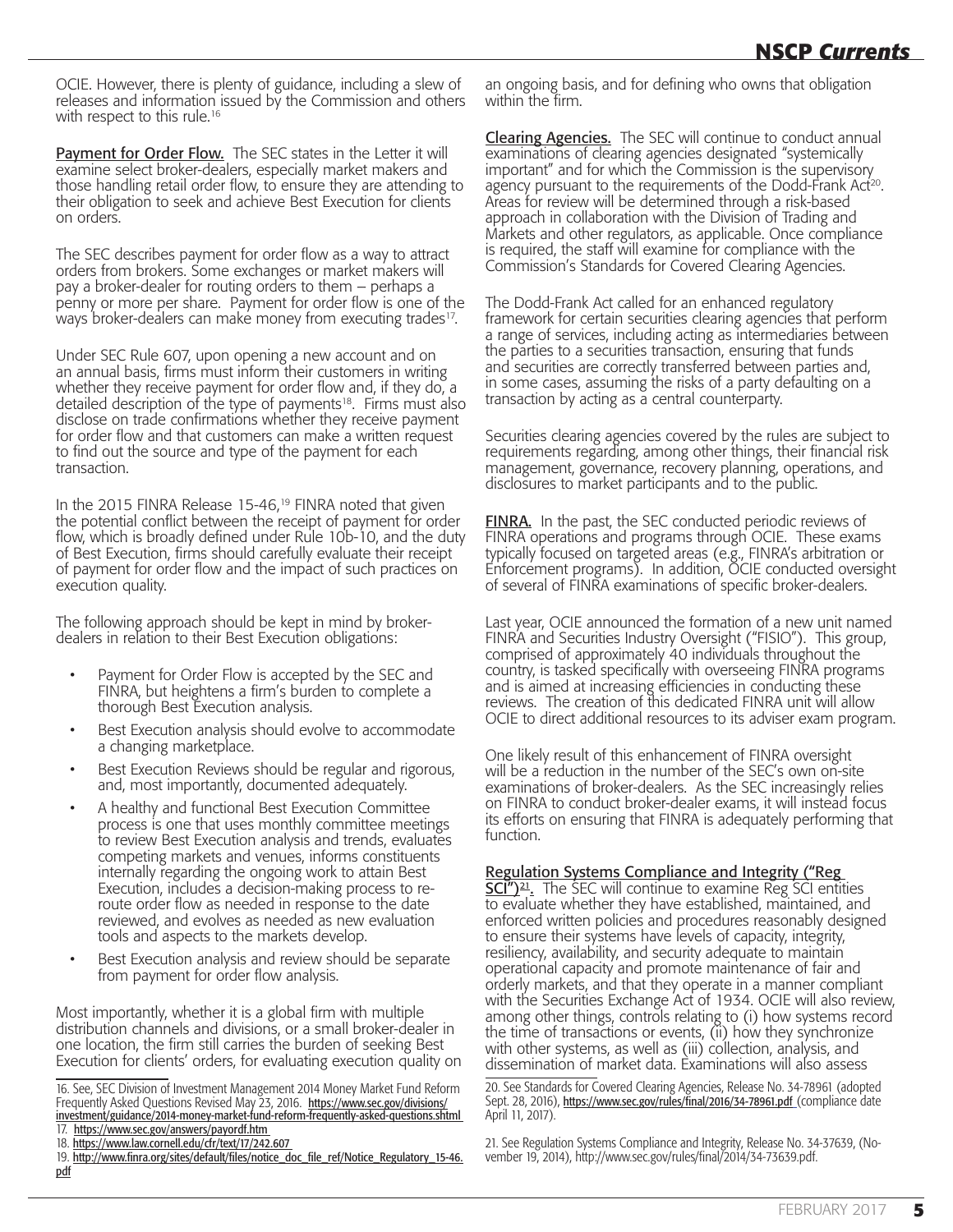entities' enterprise risk management, including whether these programs cover appropriate business units, subsidiaries, and related interconnected infrastructure.

The SEC updated its FAQs on Reg SCI in early December 2016, including a new FAQ on disseminating information when there is a Reg SCI event.<sup>22</sup> The SEC did not directly prescribe specific technical standards for resiliency, system integrity or operational capacity; instead, it provided guidance to firms on those  $area<sub>23</sub>$  and required firms to adopt policies and procedures addressing those issues, to ensure that firms think through, and are prepared for, technology and controls issues that could affect their systems and market integrity.

- Firms should review their policies and procedures (including their software development life cycles) to ensure that they:
- adequately document and respond to technology issues, including automatically switching over to an established back-up system or manual process;
- are reasonably designed to ensure that the firm meets its ongoing compliance obligations; and,
- provide for timely and appropriate communications to customers, counterparties and regulators regarding technology issues, outages and remedial measures.

Firms should also specifically review how their systems are recording transaction information including, but not limited to, the time of transactions and events, how their systems synchronize with other systems, and how they collect, analyze and disseminate market data.

Cybersecurity. In 2017, OCIE will continue its initiative to examine for cybersecurity compliance procedures and controls, including testing the implementation of those procedures and controls. The National Exam Program Risk Alert, 2015 Cybersecurity Examination Initiative, Vol. IV, Issue 8 (September 15, 2015)<sup>24</sup> is a good reference to guide firms.

The NIST – Framework for Improving Critical Infrastructure Cybersecurity (vers. 1.0, 201425) is another great reference to help firms understand how to build a robust cybersecurity program. Firms should take steps to make sure they have:

- a cybersecurity risk assessment tailored to the business, and has been reviewed within the last twelve months;
- senior management and the board of directors involved in the development and approval of the program;
- robust policies and procedures established to prevent data loss;
- "least privilege" access controls<sup>26</sup> in place;

#### 22. FAQs question 3.08

23. See, e.g., "Responses to Frequently Asked Questions Concerning Regulation SCI" (last modified December 8, 2016) ("FAQs") [https://www.sec.gov/divisions/](https://www.sec.gov/divisions/marketreg/regulation-sci-faq.shtml) [marketreg/regulation-sci-faq.shtml](https://www.sec.gov/divisions/marketreg/regulation-sci-faq.shtml); see also "Staff Guidance on Current SCI Industry Standards" (November 19, 2014) [https://www.sec.gov/rules/final/2014/staff-guid](https://www.sec.gov/rules/final/2014/staff-guidance-current-sci-industry-standards.pdf)[ance-current-sci-industry-standards.pdf](https://www.sec.gov/rules/final/2014/staff-guidance-current-sci-industry-standards.pdf)

24. [https://www.sec.gov/ocie/announcement/ocie-2015-cybersecurity-examina](https://www.sec.gov/ocie/announcement/ocie-2015-cybersecurity-examination-initiative.pdf)[tion-initiative.pdf](https://www.sec.gov/ocie/announcement/ocie-2015-cybersecurity-examination-initiative.pdf) 

25. [https://www.nist.gov/sites/default/files/documents/cyberframework/cybersecuri](https://www.nist.gov/sites/default/files/documents/cyberframework/cybersecurity-framework-021214.pdf)[ty-framework-021214.pdf](https://www.nist.gov/sites/default/files/documents/cyberframework/cybersecurity-framework-021214.pdf) 

26. Every program and every user of the system should operate using the least set of privileges necessary to complete the job. Primarily, this limits the damage that can result from an accident or error. It also reduces the number of potential interactions among privileged programs to the minimum for correct operation, so that unintentional, unwanted, or improper uses of privilege are less likely to occur.

- systems that are consistently patched and continuously monitored;
- vendors that are reviewed and assessed;
- properly trained employees; and
- a well-designed incident response plan.

As a note of emphasis, New York is raising the bar for cybersecurity compliance<sup>27</sup>. Firms should pay close attention to New York as it may become the new standard for cybersecurity in other states.

National Securities Exchanges. The SEC will continue to conduct risk-based inspections of the national securities exchanges.

OCIE did not issue a separate priorities letter to exchanges in 2017, as it had done in 2015<sup>28</sup> and 2016.<sup>29</sup> We believe that the 2016 priorities will form the basis for this year's exams as well.

Last year's priorities included a focus on:

- Exchanges' regulatory programs (performance by the exchange, outsourcing of regulatory functions, internal controls over regulatory programs, funding, and governance and oversight)
- Listing programs (evaluating listing and delisting criteria)
- Reg SCI compliance (in coordination with OCIE's Technology Controls Program)
- Section 31 compliance<sup>30</sup>
- Compliance with undertakings imposed by SEC orders

Exchanges (and all firms) should develop and fine-tune their enterprise risk management infrastructures, including reviewing existing businesses for new or amplified risks to business lines; reviewing the enterprise as a whole and the integrity of the market; and, developing policies and procedures to address any identified shortcomings.

Anti-Money Laundering ("AML"). OCIE will continue to assess whether AML programs of broker-dealers are adapted to meet and detect the specific risks that the individual firm may encounter. OCIE will also be reviewing broker-dealers' procedures for monitoring of suspicious activity. OCIE has indicated it will be looking at the effectiveness of the independent testing conducted

for the firm and how the firm has complied with the reporting requirements of suspicious activity reports ("SARs").

FINRA stated in its 2017 Annual Regulatory and Examination Priorities Letter that it, too, will continue to focus on the AML programs of broker-dealers, especially those areas where FINRA has observed shortcomings by firms in the past, such as gaps in a broker-dealer's automated trading and money movement surveillance systems caused by data integrity problems, poorly set parameters or surveillance patterns that

Thus, if a question arises related to misuse of a privilege, the number of programs that must be audited is minimized. [https://www.us-cert.gov/bsi/articles/knowledge/](https://www.us-cert.gov/bsi/articles/knowledge/principles/least-privilege) [principles/least-privilege](https://www.us-cert.gov/bsi/articles/knowledge/principles/least-privilege)

<sup>27.</sup> [http://www.natlawreview.com/article/new-york-revamps-proposed-cybersecurity-reg](http://www.natlawreview.com/article/new-york-revamps-proposed-cybersecurity-regulation-financial-services-and-insurance)[ulation-financial-services-and-insurance](http://www.natlawreview.com/article/new-york-revamps-proposed-cybersecurity-regulation-financial-services-and-insurance)

<sup>28.</sup> <https://www.sec.gov/about/offices/ocie/omo-letter-to-exchanges-011315.pdf>

<sup>29.</sup> <https://www.sec.gov/about/offices/ocie/omo-letter-to-exchanges-011116.pdf>

<sup>30.</sup> <https://www.sec.gov/divisions/marketreg/sec31feesbasicinfo.htm>